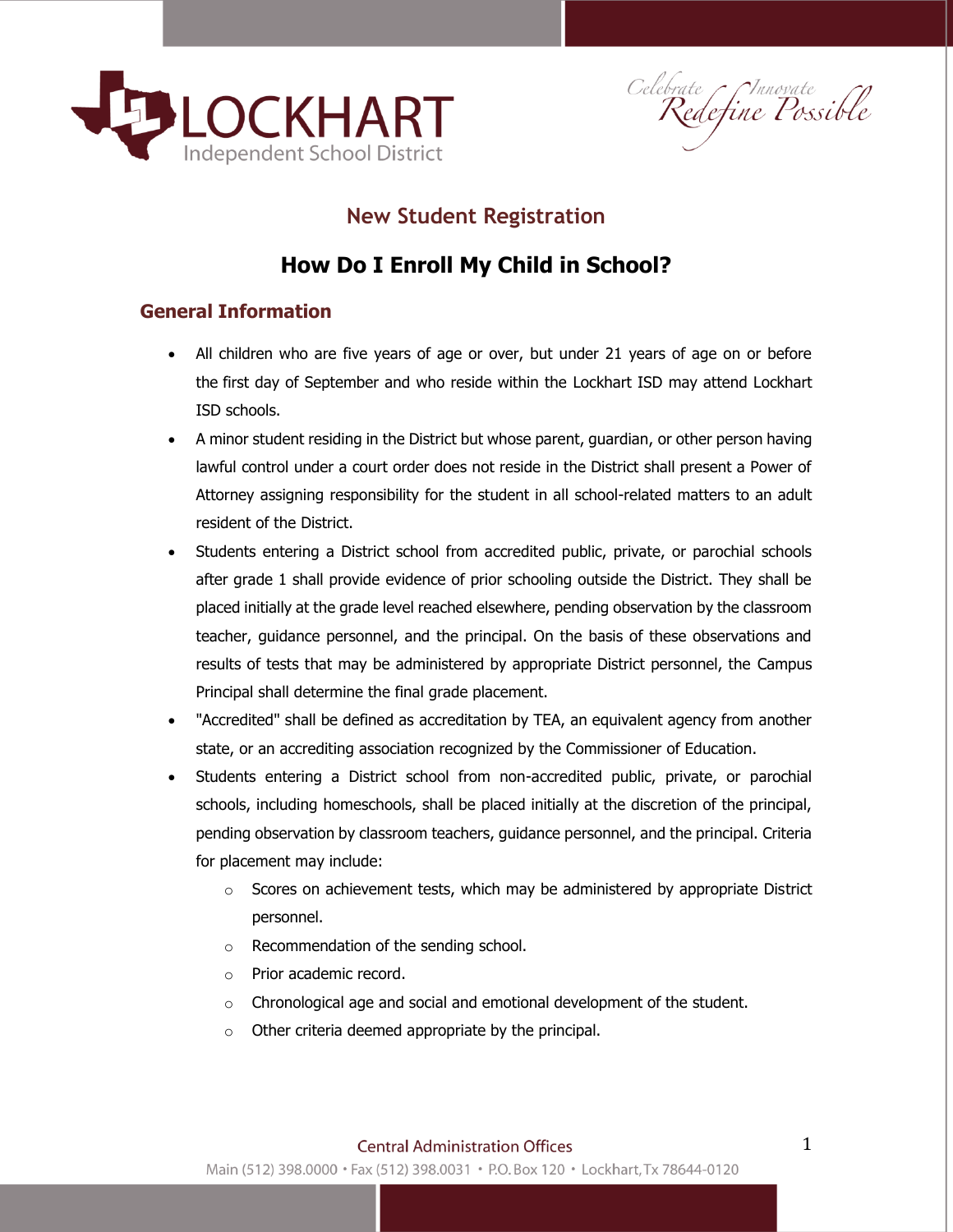

Celebrate Chnovate<br>Redefine Possible

• The Campus shall validate high school credit for courses of transfer students from nonaccredited public, private, or parochial schools by testing or by other evidence that the courses meet State Board requirements and standards.

#### **Pre-Kindergarten School**

Pre-Kindergarten classes are available at two LISD campuses – Carver Kindergarten and Bluebonnet Elementary School.

For more information about the Pre-K opportunities, contact:

- Carver Kindergarten Principal, Karen Nixon, at  $512 398 0060$ , or,
- Bluebonnet Elementary Principal, Glenn Shanks, at 512 398 0900.

### **All Lockhart ISD Elementary Schools**

A child must be five years of age on or before September 1 to enroll in kindergarten, or six years of age on the first day of school to enter first grade, or has been enrolled in the first grade, or has completed kindergarten, in the public schools of another state prior to transferring to a Texas public school. Students may be subject to an assessment to determine eligibility for a grade if coming from a private institution.

To enroll a child for the first time, the following is required:

- birth certificate or its equivalent,
- immunization records (see Texas Minimum State Vaccine Requirements for Students Grades K-12)
- proof of residence [i.e. deed, lease agreement, OR a recent utility bill (water, electric or gas only)]
- student's social security card (preferred)
- photo ID of parent or guardian (Texas law requires that a child must be enrolled by a parent or guardian i.e., court ordered authority)

**Registration is handled at the Lockhart ISD Central Office Administration Building at 105 South Colorado Street. For further information, parents should contact the Lockhart ISD Central Office Administration Building at 512 – 398 – 0000.**